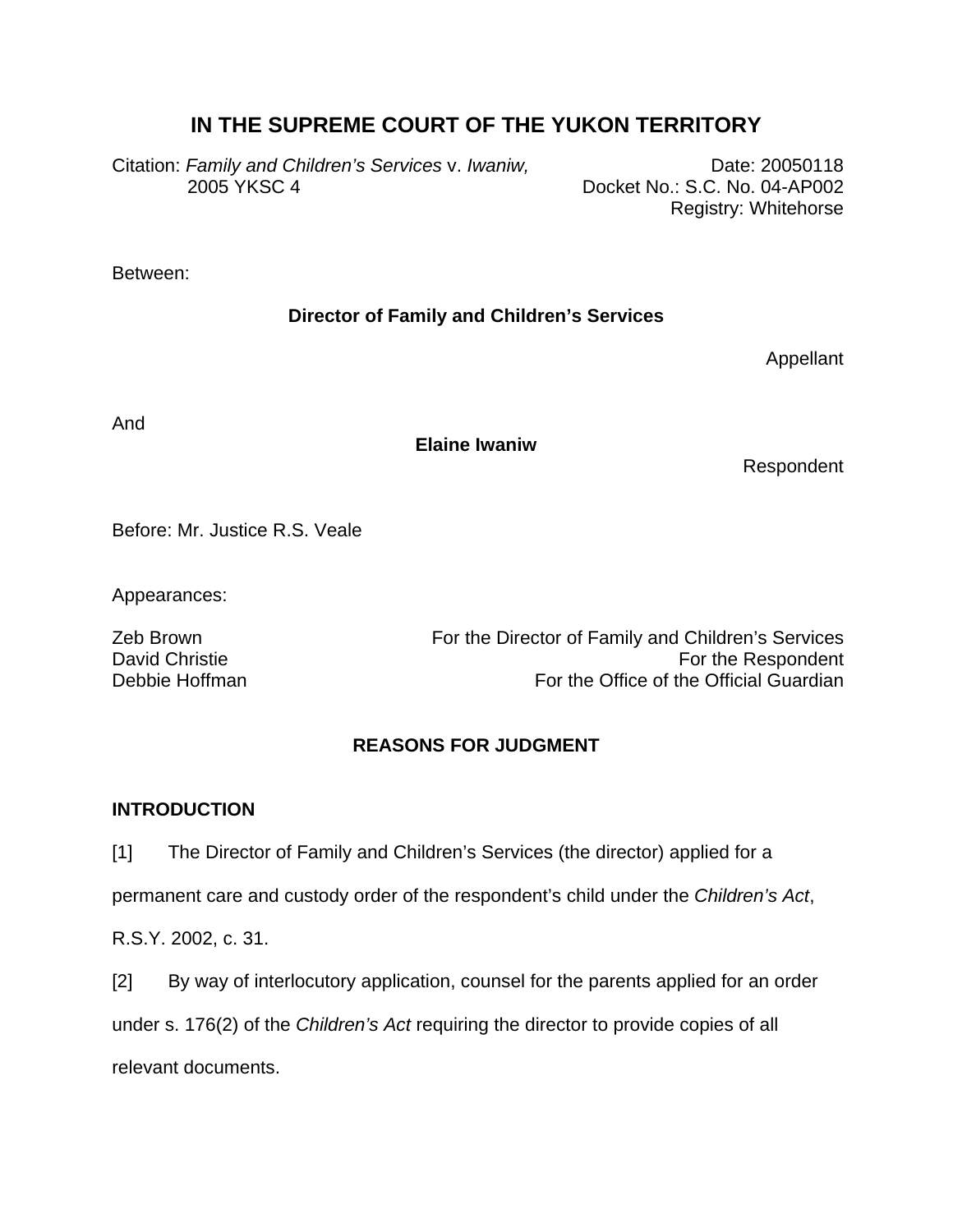[3] The trial judge ordered the director to copy and deliver to counsel for the parent and to the child advocate, without cost, all relevant documents in the possession of the director that relate to the parent and the child. The director appealed the decision but complied with the order so that the hearing in this matter would not be delayed.

[4] The appeal is moot but it raises important and significant issues that should be heard. Counsel for the parents and the child advocate also wish the matter to be resolved.

#### **ISSUES**

[5] The issues to be determined are as follows:

- 1. What is the standard of review for the appeal?
- 2. Did the trial judge have the jurisdiction to order disclosure of the relevant documents?
- 3. Did the trial judge err in providing a C*harter* remedy without engaging in a C*harter* analysis?
- 4. Did the trial judge err in rejecting the method of disclosure proposed by the director which involved:
	- (a) basic disclosure and copying of all relevant documents that the director will rely upon at the hearing in addition to detailed summaries of the facts in affidavit form; and
	- (b) allowing counsel for the parents to review the balance of the file at the director's office with discretion to charge the parent for additional copies that may be requested?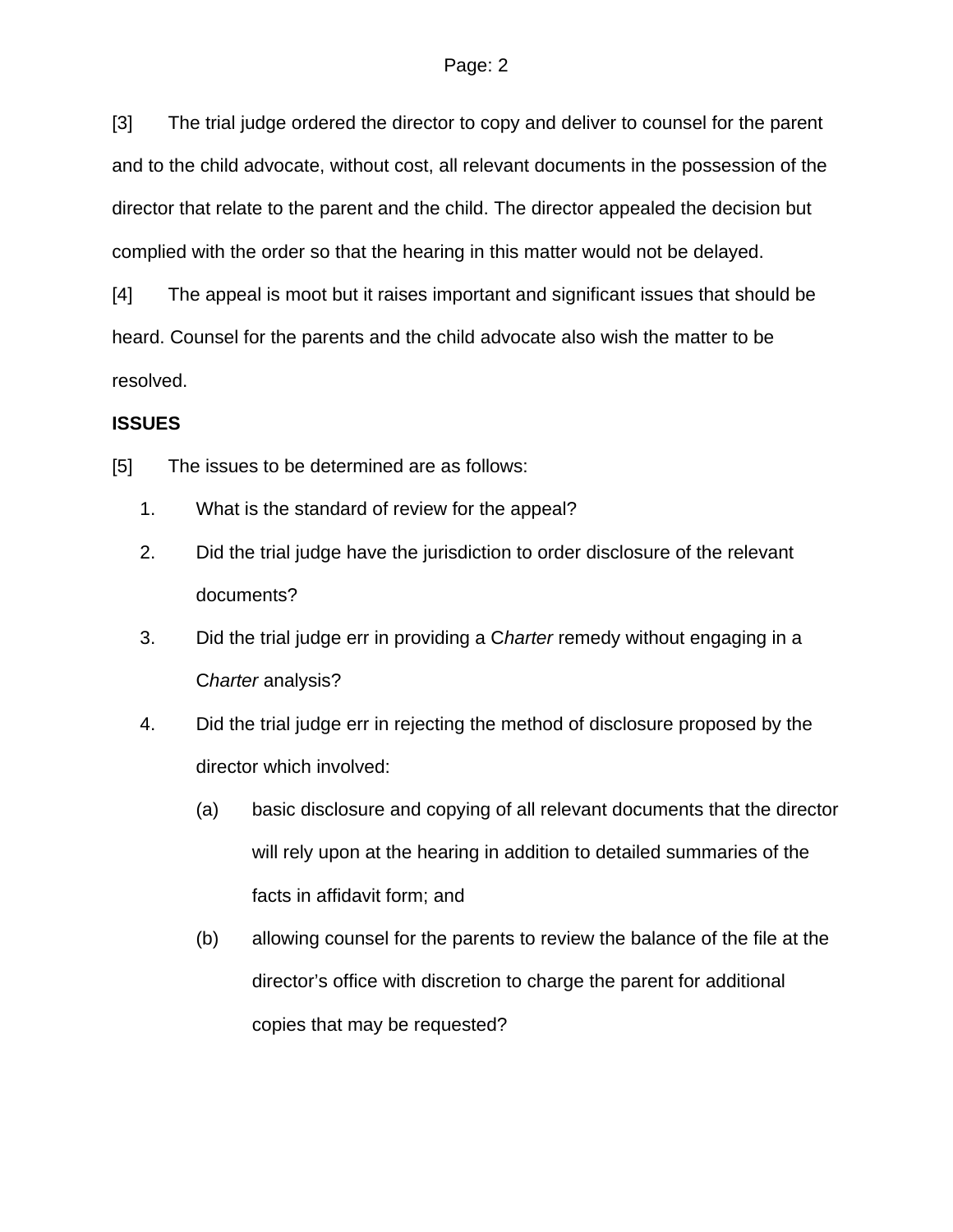#### **BACKGROUND AND POSITIONS OF COUNSEL**

[6] In 1997, the decision of *Re R.I.,* [1997] Y.J. No. 90 (T.C.) determined the disclosure requirements of the director in child protection cases.

[7] In that case, the director agreed to provide full and complete disclosure to the child advocate representing the children's interests. At the same time, the director declined to give full and complete disclosure to the parents on the ground that it would aggravate relations between the parties and the social workers responsible for the protection of the children.

[8] In support of this position, the director contended that the Court did not have jurisdiction to order disclosure or to determine the process of disclosure.

[9] In ordering the director to disclose all relevant information or documents to the parents, the Court decided that:

- 1. Section 175(2) of the *Children's Act* gave the Court the legislative authority to order disclosure. The Territorial Court, in spite of being a court of inferior jurisdiction, was competent to determine its own process;
- 2. There was a common law duty of fairness to disclose relevant information or documents;
- 3. The disclosure of all relevant information and documents to the parents, subject to relevancy and privilege, must be timely upon demand.

[10] The director, in this present appeal, relies upon *Re R.I.* and particularly the statement of the Court at paragraphs 33 and 36. In paragraph 33, the Court ruled that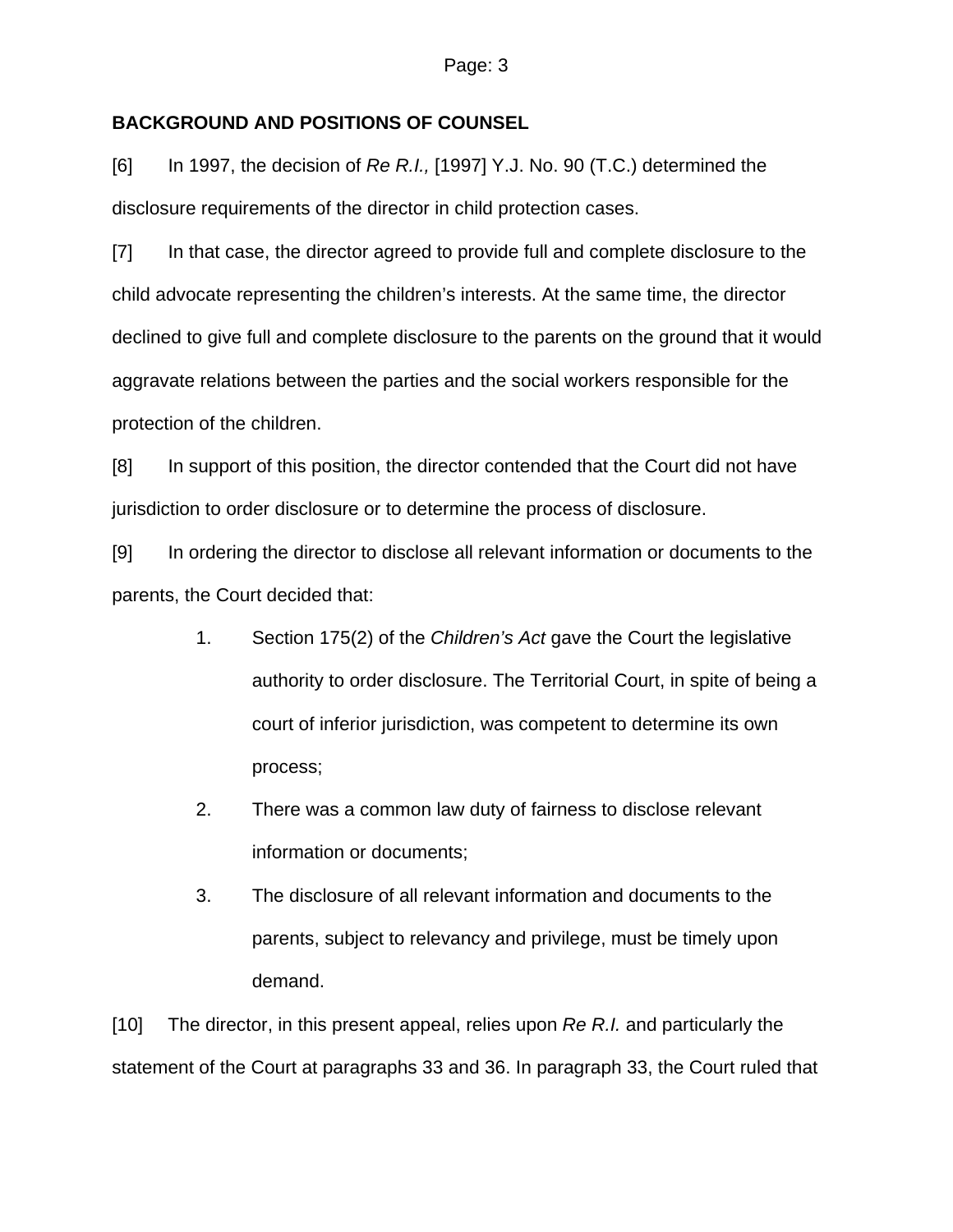counsel for the parents would not be entitled to copies of every document. In paragraph 36, with respect to the mechanics of disclosure, the Court stated that the director may comply with disclosure by making the documents available for inspection and review at the office of the director.

[11] The policy of the director, in compliance with *Re R.I.*, has been, until the hearing of this case, the following:

- 1. The director provides detailed descriptions of the facts alleged by the director by way of affidavit of the social workers involved, assessments and other relevant reports and all documents that the director intends to tender as evidence at trial.
- 2. The director's complete file is made available for inspection by counsel for the parents and the director agrees to provide copies of any additional document requests, with discretion to charge for such copies.

[12] The parents applied for an order that the director must provide a copy of all relevant information and documents at the director's expense to the parents or counsel for the parents.

[13] The director states that her policy minimizes the circulation of copies of the file and thus protects privacy and confidentiality. In order to protect privileged documents and privacy rights, the director has the complete file or files vetted prior to being made available for review by counsel for the parents.

[14] The director contends that there are two significant benefits to this procedure.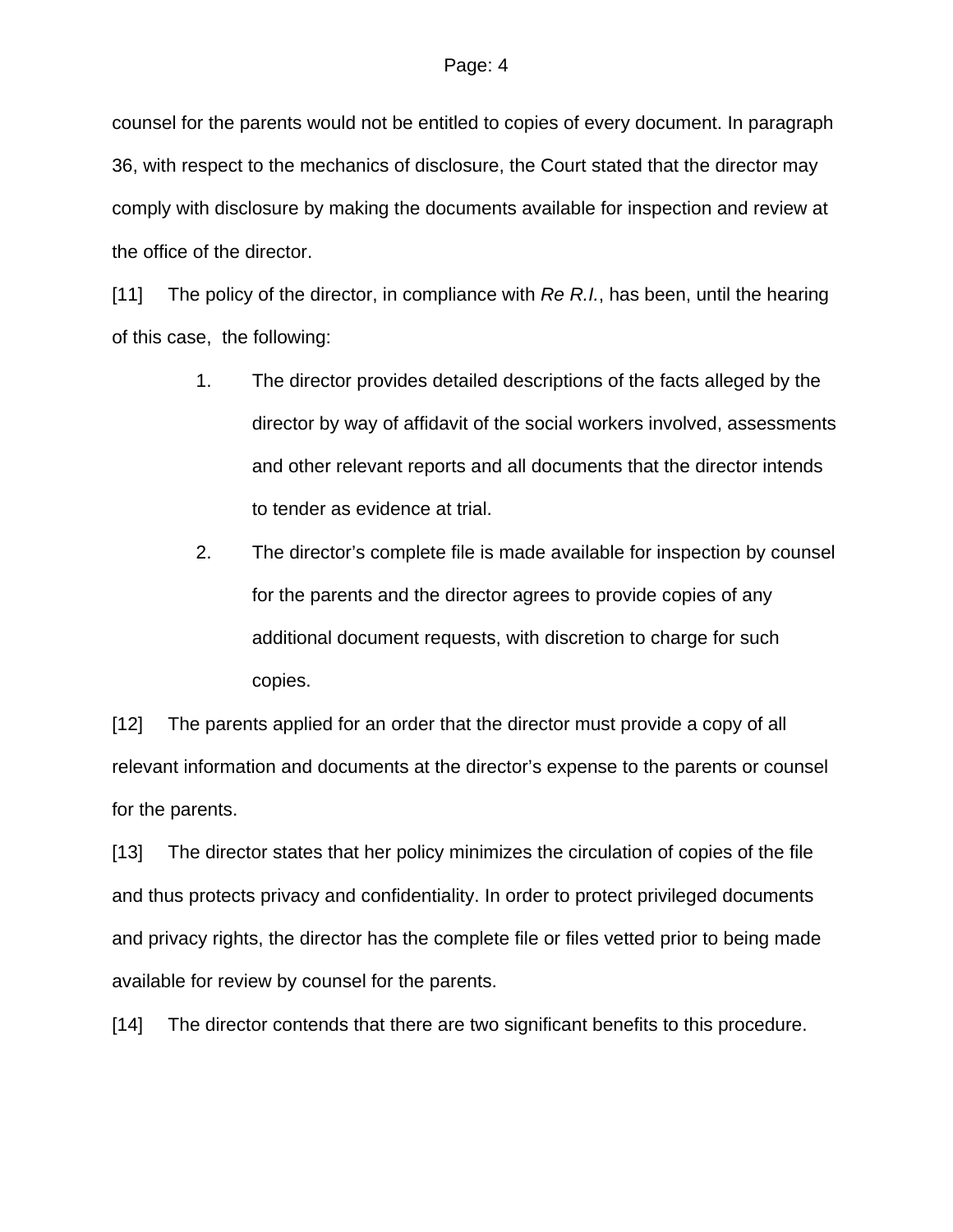[15] Firstly, the procedure facilitates early disclosure of the director's case to facilitate settlement conferences.

[16] Secondly, it avoids the time and expense of preparing a complete copy of every file which, she alleges, could impact the level of service provided to families.

[17] The director is also flexible as to the hours during which the inspection can take place. The director's office is quite accessible to all counsel and the inspection can take place in private without interruption. This assertion by the director assumes that all counsel reside in Whitehorse. While this is generally the case, I note that two lawyers of the 107 resident lawyers on the roll of the Law Society of Yukon reside outside Whitehorse.

[18] Counsel for the parents and the child advocate (who both take the same position against the director's policy) respond that as a matter of law, the parents are entitled to full and complete disclosure at the cost of the director. Interestingly, in this case, the director provided the child advocate with a full copy of the file at the director's expense.

[19] Counsel for the parents and child advocate also submitted that:

- 1. Since the director's file must be vetted in any event, it is not a significant additional cost to photocopy the entire file;
- 2. Counsel are limited in their ability to prepare for a child protection case by having to attend at the director's office during office hours, or by special arrangement, since most of their work is done outside normal office hours;
- 3. The director's procedure leads to delays as counsel has to review the file and then wait for photocopying;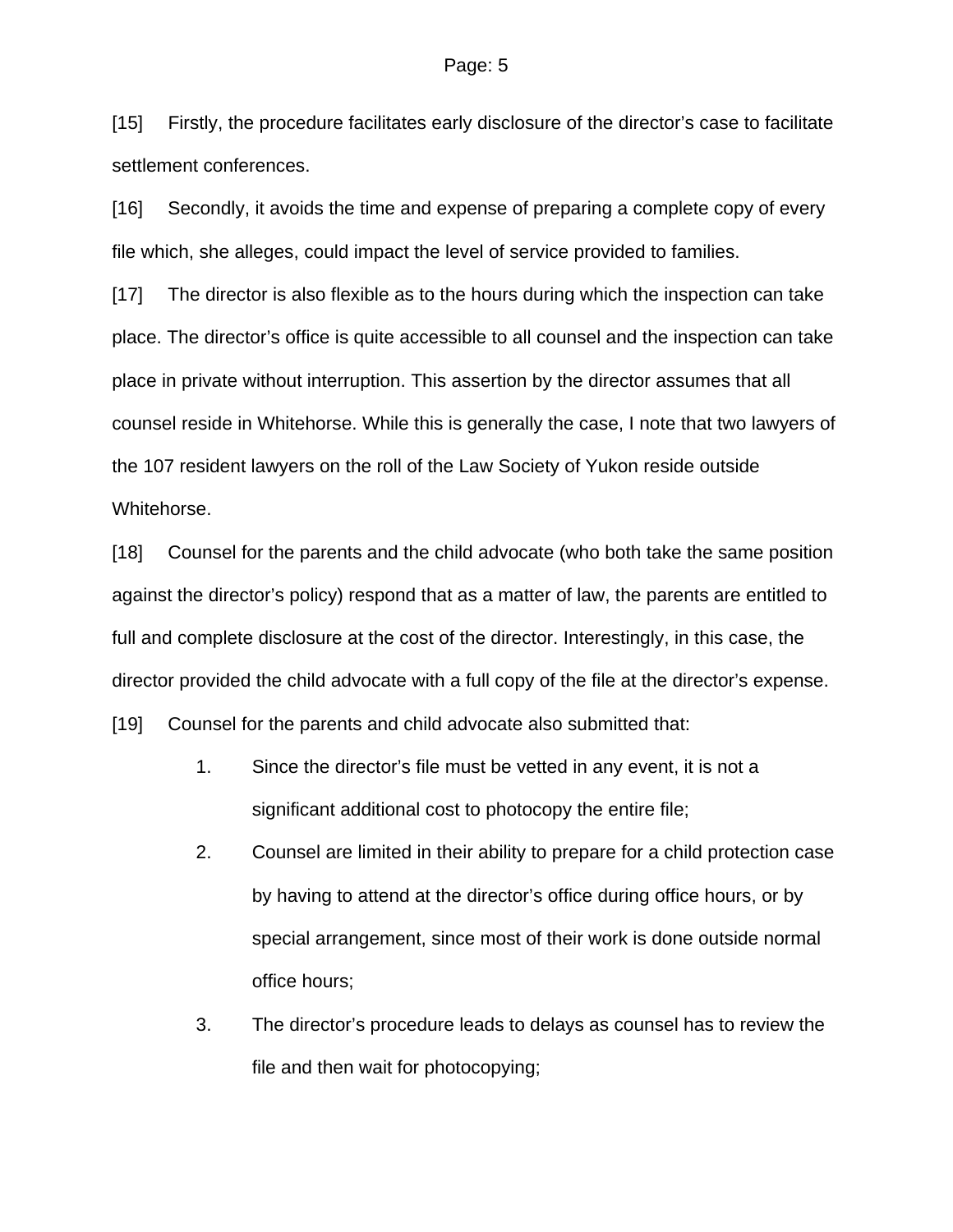- 4. Counsel for the parents submits that there are power imbalances and strained relationships in protection proceedings, making it demeaning to require counsel and the parents to attend at the director's office.
- 5. Many parents in child protection cases are indigent and a requirement to pay for additional documents is an effective bar to obtaining full disclosure.

### **THE TERRITORIAL COURT DECISION**

[20] Barnett T.C.J. made a very detailed order for the director to make full and complete disclosure for the parents. I attach the wording of that order in its entirety as Schedule A because it covers many other issues that are not in dispute here.

[21] The essence of his decision is that the director shall copy and deliver to counsel for the parents and the child advocate all relevant information and documents without cost. This includes a list of witnesses and a summary of their evidence.

[22] The director has the liberty to apply with respect to any claim for privilege. The parents are obliged to disclose their relevant documents to the director.

[23] There is a further term of the order limiting the use of the director's documents to the proceeding and requiring their return to the director at the conclusion of the proceeding.

[24] The trial judge found that the Territorial Court did not have any rules in place. Pursuant to s. 76(1) of the *Territorial Court Act,* R.S.Y. 2002, c. 217, the rules and procedures in the Supreme Court of the Yukon Territory shall be followed subject to being "modified as suits the case". Barnett T.C.J. found those rules did not "suit the case" for child protection proceedings.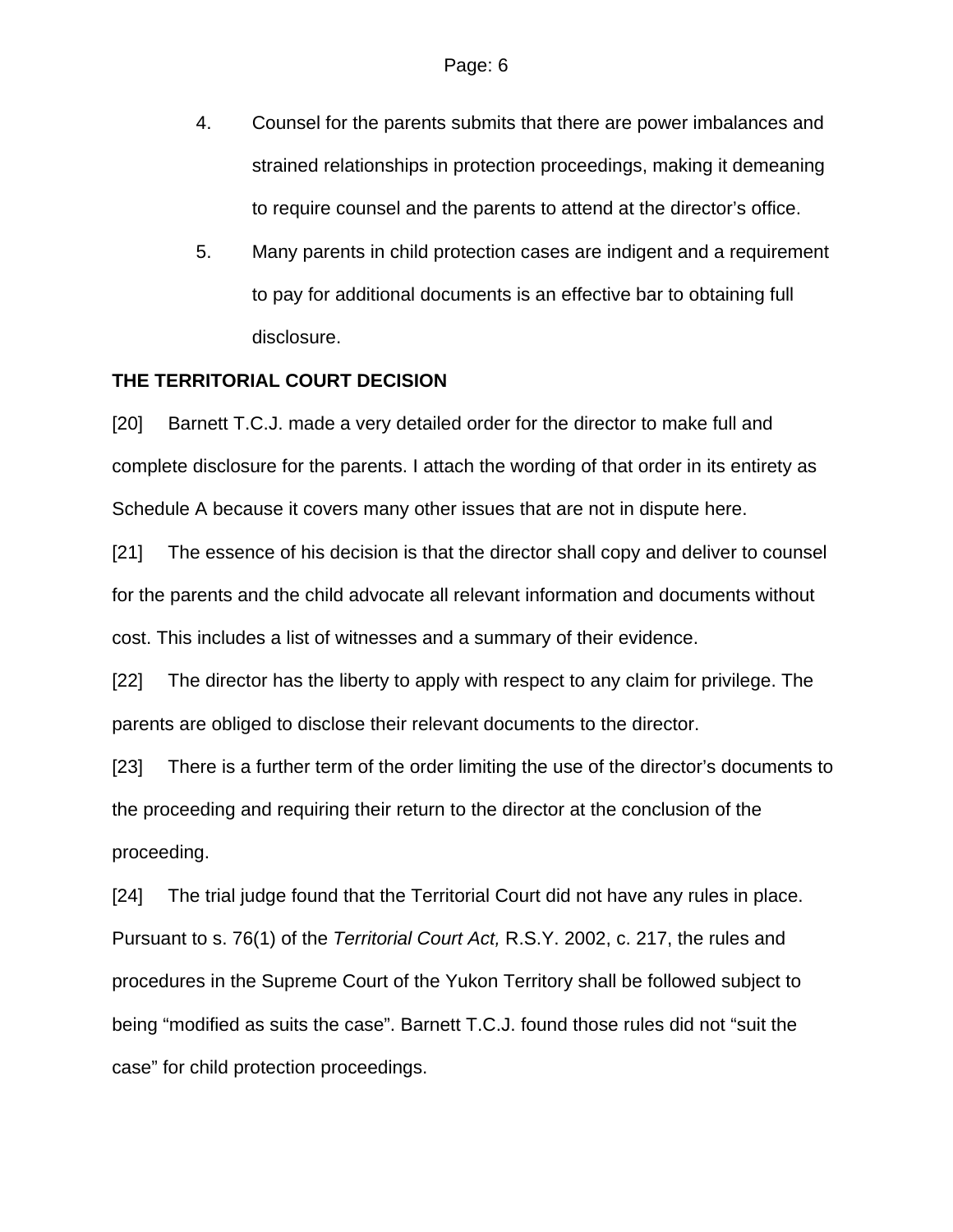[25] The trial judge found that the Territorial Court had authority to devise rules of procedure in child protection matters.

[26] The trial judge pointed out that the Court in *Re R.I.* was not required to make a ruling on the mechanics of the disclosure. He preferred to follow the decision in *S.D.K*. v. *Alberta (Director of Child Welfare)*, 2002 ABQB 61, in which Bielby J., following *Stinchcombe* and *New Brunswick*, ruled that the relevant documents, having been vetted for privileged material, should be copied for counsel for the parents without charge to the parents.

[27] As in *S.D.K.,* the trial judge relied upon *R.* v. *Stinchcombe*, [1991] 3 S.C.R. 326 and *New Brunswick (Minister of Health and Community Services)* v. *G.(J.)*, [1999] 3 S.C.R. 46 as the seminal cases to be considered.

[28] He was of the view that the *New Brunswick* case "changed everything" as the Supreme Court of Canada rejected the argument that a legal aid budgetary saving was of sufficient importance to deny the parents a fair hearing.

[29] Adopting *S.D.K.*, he found that the law had evolved from the decision in *Re R.I.* in 1997 and favoured full and complete disclosure by the director by photocopying all relevant information and documents and providing it to counsel for the parents and the child advocate without cost.

### **Issue 1: What is the standard of review for the appeal?**

[30] The right of the director or any person aggrieved to appeal to the Supreme Court is found in s. 147 of the *Children's Act*. The powers of the Supreme Court are set out as follows:

> **147**(5) On hearing an appeal, the Supreme Court may affirm, reverse, or modify the order appealed against, and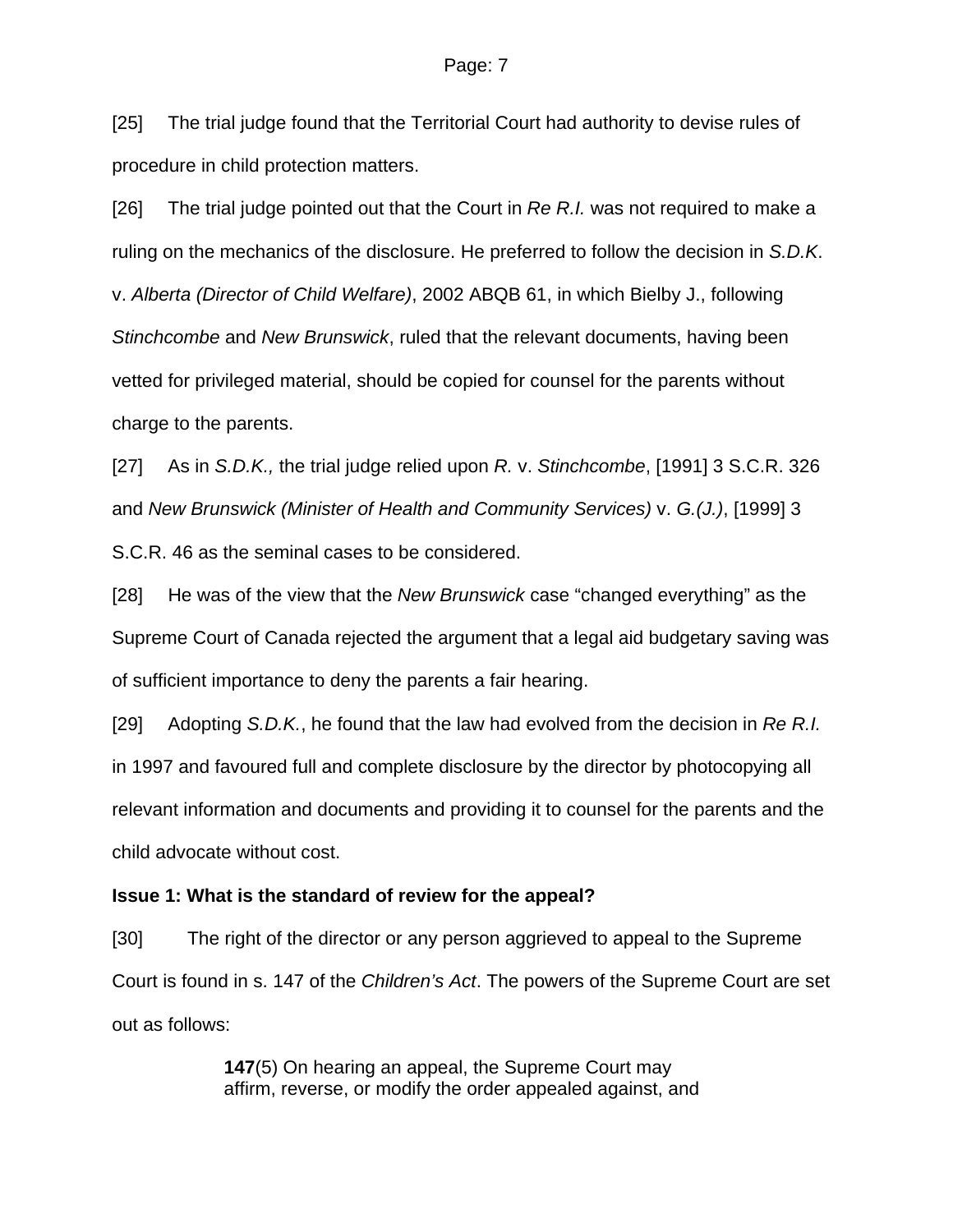make any other order that seems proper to the Supreme Court.

[31] The Supreme Court of Canada, in *Housen* v. *Nikolaisen*, 2002 SCC 33, has recently reviewed the role of appellate courts and the standard to be applied on appeal from a decision of a trial judge.

[32] The court began with the proposition that a court of appeal should not interfere with a trial judge's reasons unless there is a palpable and overriding error. The majority then considered the application of the standard of review to four questions:

- 1. questions of law;
- 2. questions of fact;
- 3. inferences of fact; and
- 4. questions of mixed law and fact.
- [33] The standards of review can be summarized as follows:
	- 1. On pure questions of law, the standard of review is correctness; the appellate court can replace the opinion of the trial judge with its own (paragraph 8).
	- 2. The standard of review for findings of fact is that they cannot be overturned unless the trial judge made a "palpable and overriding error" (paragraph 10).
	- 3. The standard of review for inferences of fact should not have a lower standard of review than that for findings of fact. Thus, where evidence exists to support the trial judge's inference of fact, it will be a difficult task to find a palpable and overriding error (paragraph 22). The appellate court cannot interfere with a factual conclusion simply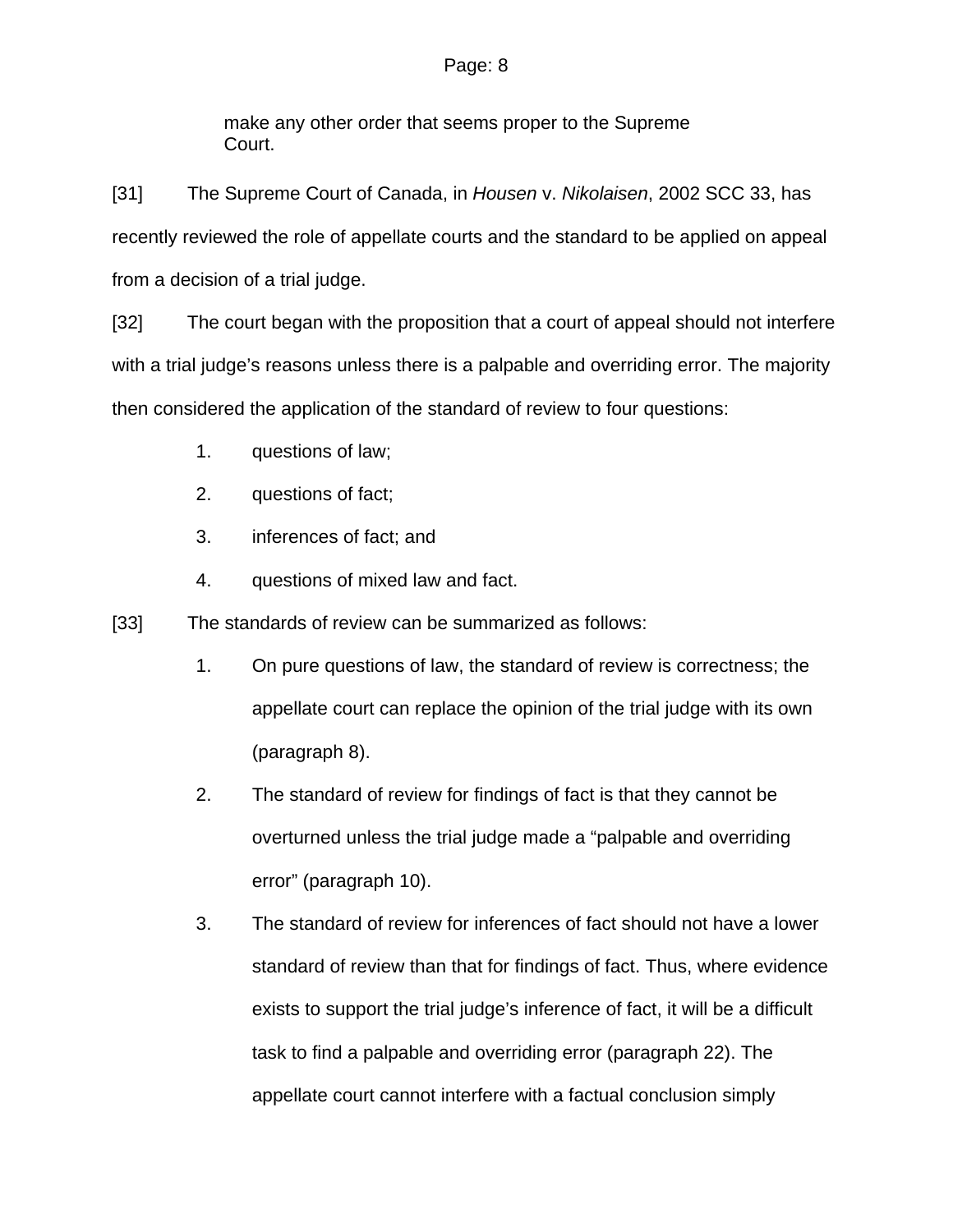because it disagrees with the weight to be assigned to the facts (paragraph 23).

4. The court distinguished findings of fact and inferences of fact from questions of mixed law and fact. The latter involves applying a legal standard to a set of facts (paragraph 26). Thus, where the trial judge errs in the characterization of the legal standard, a correctness standard of review applies (paragraph 33). "Where the legal principle is not readily extricable", then the standard of review is the more stringent standard (paragraph 36).

[34] This appeal involves the application of a legal standard to a set of facts. The facts and positions of the parties are found in affidavits so that there was no requirement for a finding of credibility. The appeal really focuses on the disclosure policy of the director, the fairness of that policy and the interpretation of s. 176(2) of the *Children's Act*.

[35] In my view, the appeal involves a question of mixed law and fact. This requires the application of a legal standard to a set of facts and a correctness standard of review applies. This standard is supported by the broad power given to the judge on appeal in s. 147(5) of the *Children's Act.*

**Issue 2: Did the trial judge have the jurisdiction to order disclosure of the relevant documents?** 

[36] Part 4 of the *Children's Act* sets out the statutory regime in child protection matters. Part 5 of the *Children's Act*, entitled "Procedural and General Matters" contains the following section on the director's disclosure obligation: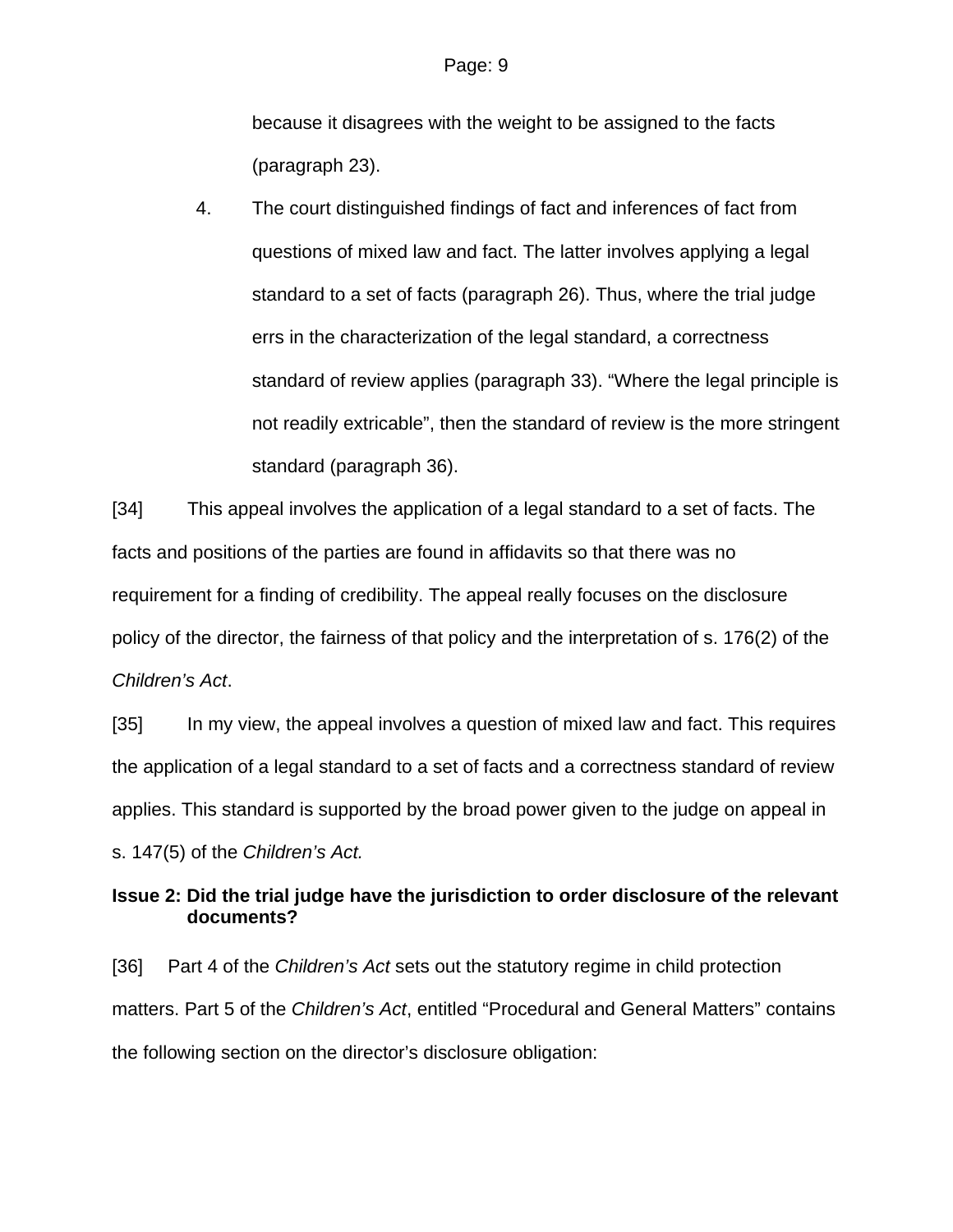## **Disclosure of director's records**

 **176**(1) Subject to section 99 and any regulation that may be made under this Act, no information or document that is kept by the director of family and children's services and that deals with the personal history of a child or an adult and has come into existence through any proceedings under Part 3 or 4 shall be disclosed to any person other than an agent of or lawyer acting for the director, unless it is disclosed with the consent of the director or pursuant to subsection (2). (2) No person shall be compelled to disclose any information or document obtained in the course of the performance of duties under Part 3 or 4 except

(a) in the course of proceedings before the court or a judge under Part 3 or 4; or

 (b) in any other case, with the consent of the director or on the order of the court.

[37] Section 99 deals with adoptions and there is no regulation under the *Children's Act* dealing with disclosure of the director's records.

[38] Counsel for the director submitted that a judge of the Territorial Court has no authority to order the disclosure of the director's records. Curiously, counsel did not refer to s. 176 of the *Children's Act* in his submission nor in his filed *factum*. But he may be relying on the statement of Barnett T.C.J. at paragraph 7 of his decision that "the *Children's Act* does not specifically provide for disclosure". Counsel for the director did not appeal the term of the order compelling the parents to disclose all relevant documents in their possession to the director.

[39] In my view, Barnett T.C.J. implicitly, if not explicitly, relied on s. 176 of the

*Children's Act* as authority for making his order, as he relied upon the decision in *Re* 

*R.I.* That case explicitly relied upon s. 176 as granting the Territorial Court authority to order disclosure.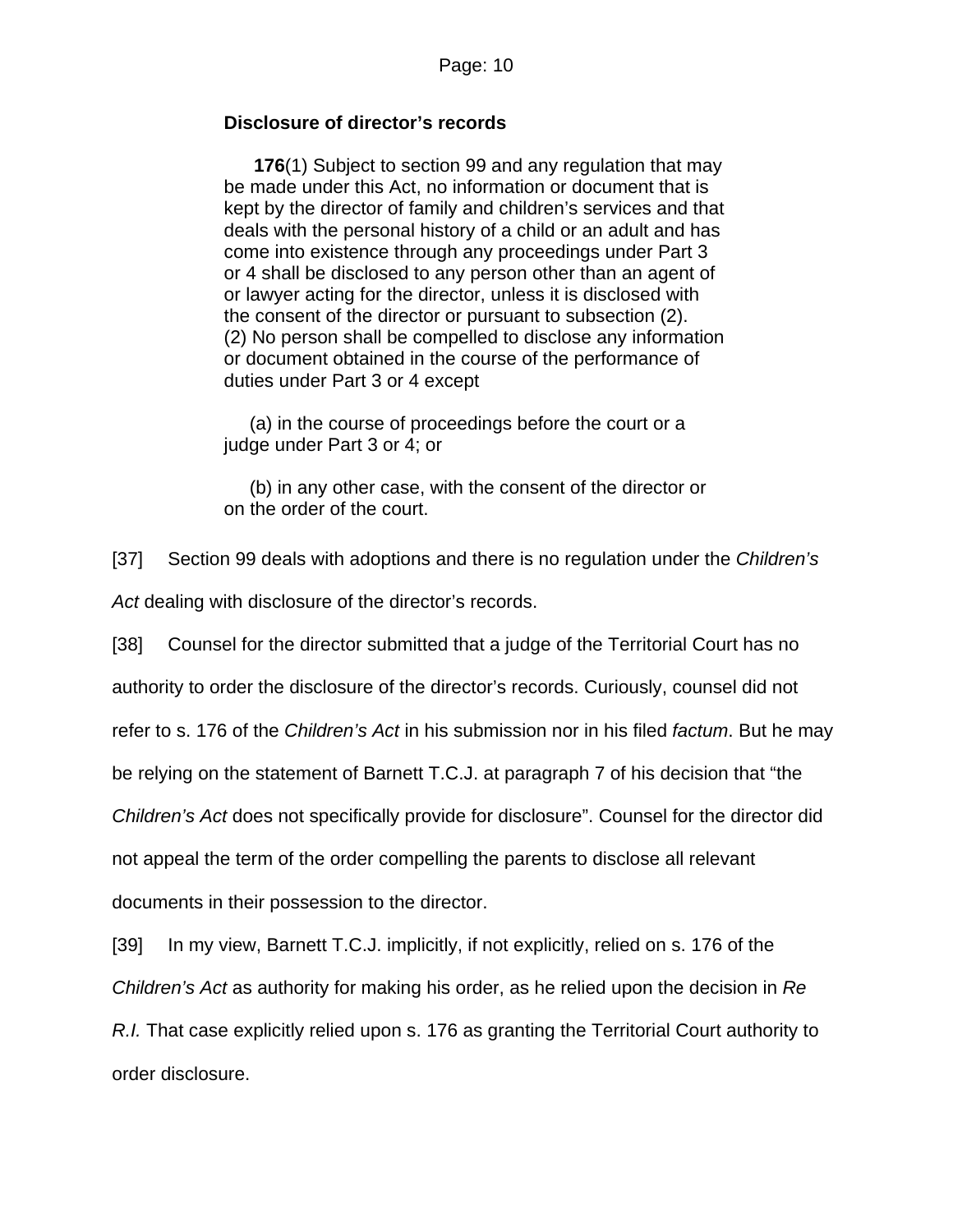[40] Although s. 183 of the *Children's Act* does not vest the inherent jurisdiction of superior courts in the Territorial Court, it is unnecessary to rely on inherent jurisdiction when the prohibition against disclosure in s. 176(1) specifically excludes disclosure in the course of protection proceedings before the court or a judge.

[41] The trial judge may be correct that the *Children's Act* does not specifically provide a positive duty to disclose. I interpret s.  $176(2)(a)$  and (b) as giving the Court the power to order disclosure of information and documents in the course of protection proceedings or in any other case on the order of the Court.

[42] Applying a standard of review of correctness, the trial judge was correct by concluding that a judge of the Territorial Court has the jurisdiction to order the director to disclose relevant documents.

## **Issue 3: Did the trial judge err in providing a charter remedy without engaging in a charter analysis?**

[43] Counsel for the director, in his written *factum*, did not argue that the trial judge granted a *Charter* remedy without engaging in a *Charter* analysis. He did make the argument in his oral submissions at the appeal hearing, catching the respondents by surprise. However, counsel were able to respond and it is an important issue. I assume that no notice was given under the *Constitutional Questions Act*, R.S.Y. 2002, c. 39. As the issue was not addressed in the trial judge's decision, I assume that it has been raised on appeal for the first time.

[44] Counsel for the director submits that as there is no authority for the Territorial Court to order disclosure, it must be addressed as a breach of the parents' rights under s. 7 of the *Charter*. It is submitted that a legal analysis must be made as though the denial of copies of documents to the parents was in breach of their s. 7 *Charter* rights to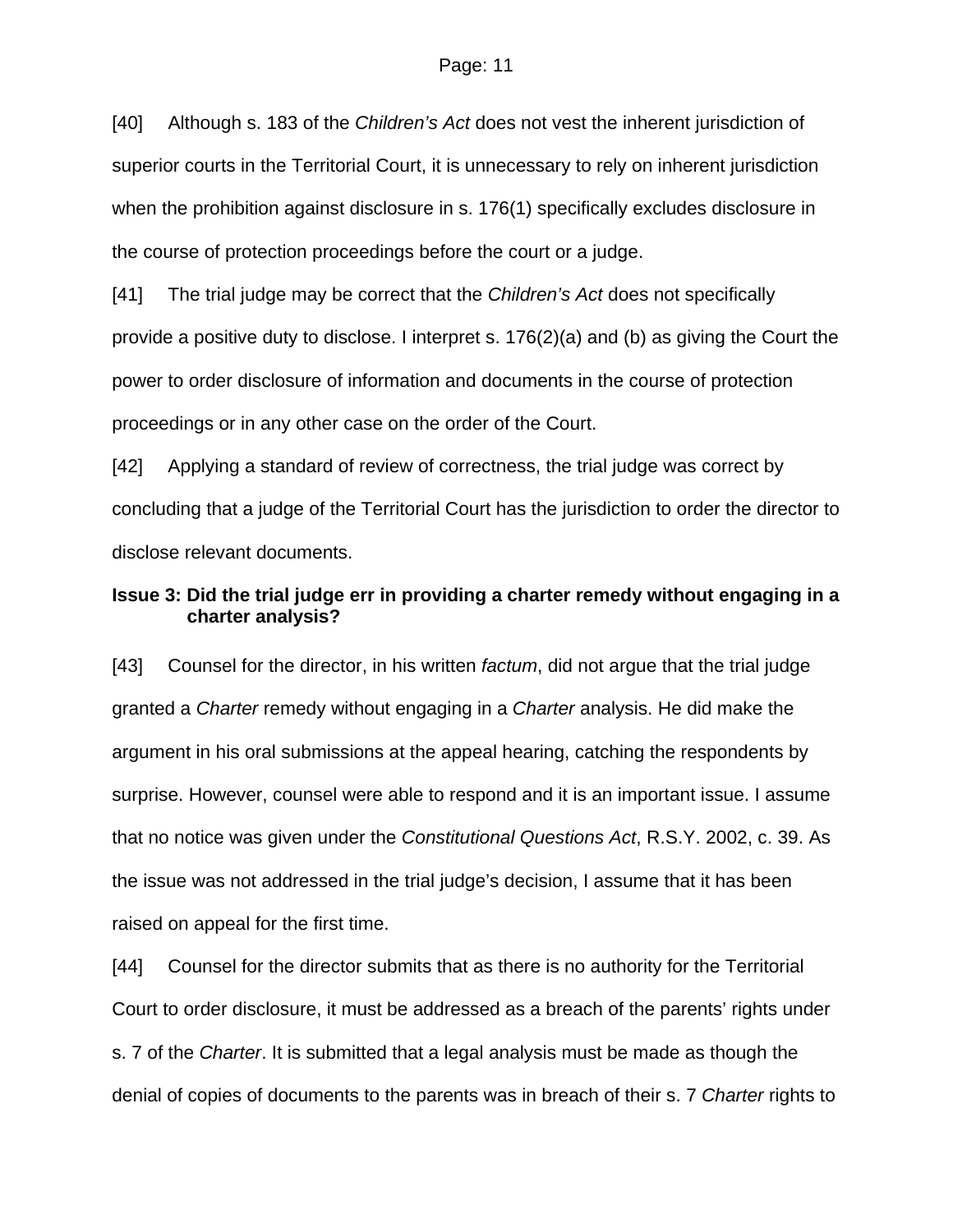security of the person. The trial judge did not do a *Charter* analysis or make a decision under the *Charter*.

[45] In my view, this submission is without merit. The application of the parents is not based upon a *Charter* breach. It is based upon the statutory authority of the trial judge to order disclosure and what form that should take.

[46] In short, it is a question of statutory interpretation.

[47] However, statutory interpretation can and should be done in a manner that is

consistent with the fundamental values enshrined in the *Charter*. In *R.W.D.S.U* v.

*Dolphin Delivery*, [1986] 2 S.C.R. 573, at paragraph 39, McIntyre J. noted that the

question of the application of the *Charter* to private litigation,

… is a distinct issue from the question whether the judiciary ought to apply and develop the principles of the common law in a manner consistent with the fundamental values enshrined in the Constitution. The answer to this question must be in the affirmative. In this sense, then, the Charter is far from irrelevant to private litigants whose disputes fall to be decided at common law.

This passage was cited with approval in *Cloutier* v. *Langlois*, [1990] 1 S.C.R. 158, at

page 184 and *R.* v. *Salituro*, [1991] 3 S.C.R. 654 at paragraph 48.

[48] The fact that the issue of disclosure arises in a child protection hearing makes

the application of *Charter* values even more appropriate.

[49] If there was no statutory authority, then it could be argued that a *Charter* breach

would be required to grant a C*harter* remedy under s. 7. As I read the judgment of

Barnett T.C.J., he found the authority to order disclosure based upon s. 176 of the

*Children's Act* and the reasoning of Bielby J. in *S.D.K.* The judgment in *S.D.K.* is infused

with the decisions of the Supreme Court of Canada in *Stinchcombe* and *New*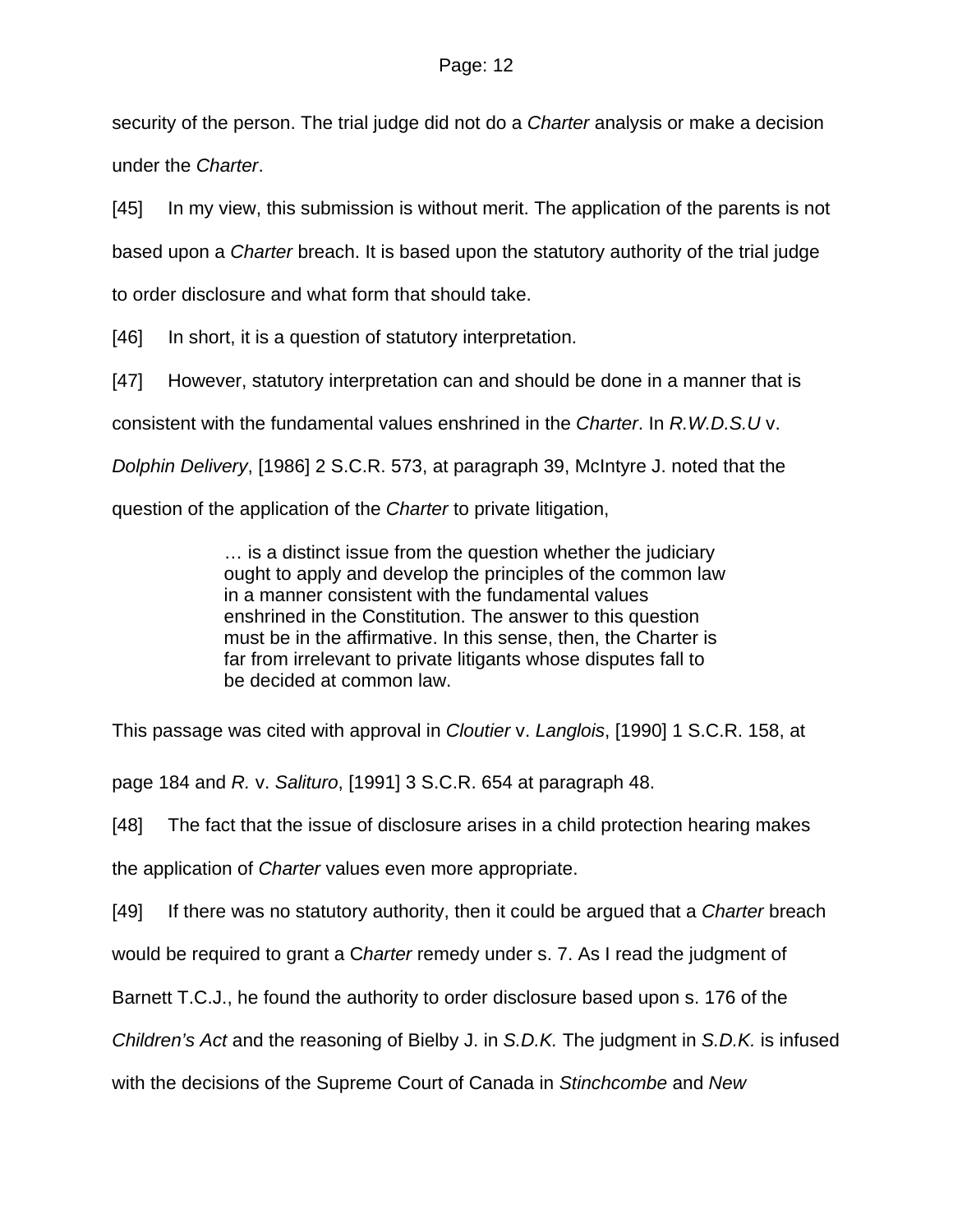*Brunswick*. That does not mean that a *Charter* analysis is required to order disclosure.

However, the *Charter* analysis in *Stinchcombe* and *New Brunswick* does impact the

nature of the disclosure that is required.

# **Issue 4: Did the trial judge err in rejecting the method of disclosure proposed by the director which involved:**

- **1. basic disclosure and copying of all relevant documents that the director will rely upon at the hearing in addition to detailed summaries of the facts in affidavit form; and**
- **2. allowing counsel for the parent to review the balance of the file at the director's office with discretion to charge the parent for additional copies that may be requested?**

[50] This issue boils down to the question of what is fair disclosure by the director in a child protection proceeding. Counsel for the director states that the director does not object to full disclosure as a matter of principle. Rather, it is submitted that the director should have the discretion to control the manner of disclosure in the same manner as the Crown in a criminal case.

[51] Counsel for the director relies upon the *Stinchcombe* case and Sopinka J.'s comment at paragraph 22 that "much leeway must be accorded to the exercise of the discretion of the counsel for the Crown with respect to the manner and timing of the disclosure …".

[52] This quote must be considered in its context. Paragraph 22 and preceding paragraphs are discussing the discretion of Crown counsel to withhold privileged and irrelevant information as opposed to an absolute obligation to disclose.

[53] Sopinka J., at paragraph 10, also stated that full production and discovery of parties and even witnesses have long been recognized in civil proceedings. He stated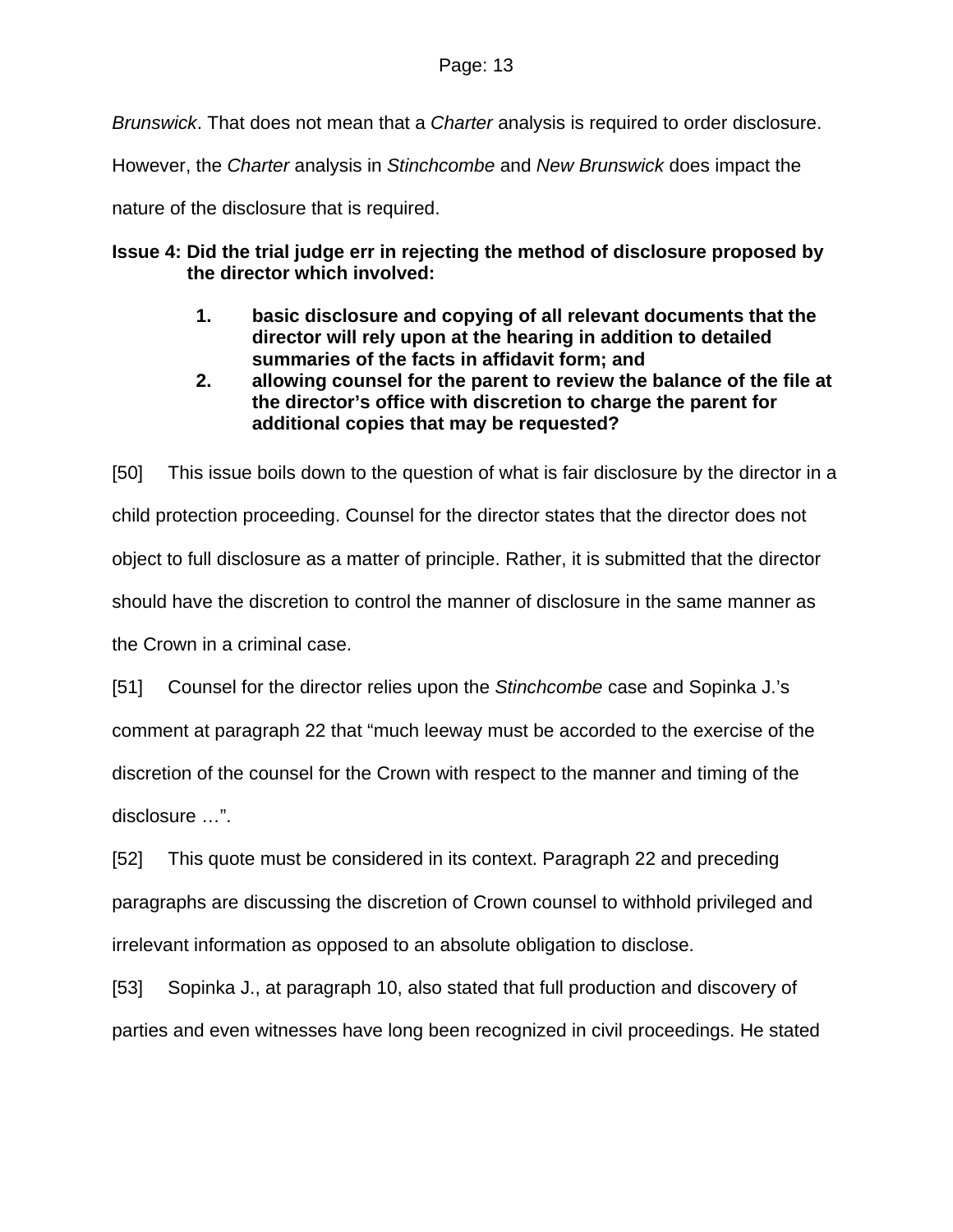that this change was based on the principle that justice was better served by eliminating surprise from the trial process.

[54] At paragraph 19, Sopinka J. stated that it is a correct statement of law that "there is a general duty on the part of the Crown to disclose all material it proposes to use at trial and especially all evidence which may assist the accused even if the Crown does not propose to adduce it".

[55] At paragraph 20, Sopinka J., discussed the discretion of the Crown for matters of privilege and relevance but all the while erring on the side of inclusion. Delayed disclosure by the Crown would be permissible to avoid impeding an ongoing investigation but those occasions should not be encouraged and are rare.

[56] It is clear that the "much leeway" quote is made in the context of a withholding of documents by the Crown that is being reviewed by the Court. It is not a statement that in substance supports the contention of counsel for the director that there should be a two-tier disclosure consisting of "basic disclosure" and a disclosure of the rest of the information and documents in the possession of the director by making it available for inspection by counsel for the parents with discretion to charge the costs of photocopying.

[57] The best summary of the Supreme Court's position in *Stinchcombe* is found at paragraph 29, where Sopinka J. stated:

> With respect to what should be disclosed, the general principle to which I have referred is that all relevant information must be disclosed subject to the reviewable discretion of the Crown. The material must include not only that which the Crown intends to introduce into evidence but also what which it does not. No distinction should be made between inculpatory and exculpatory evidence.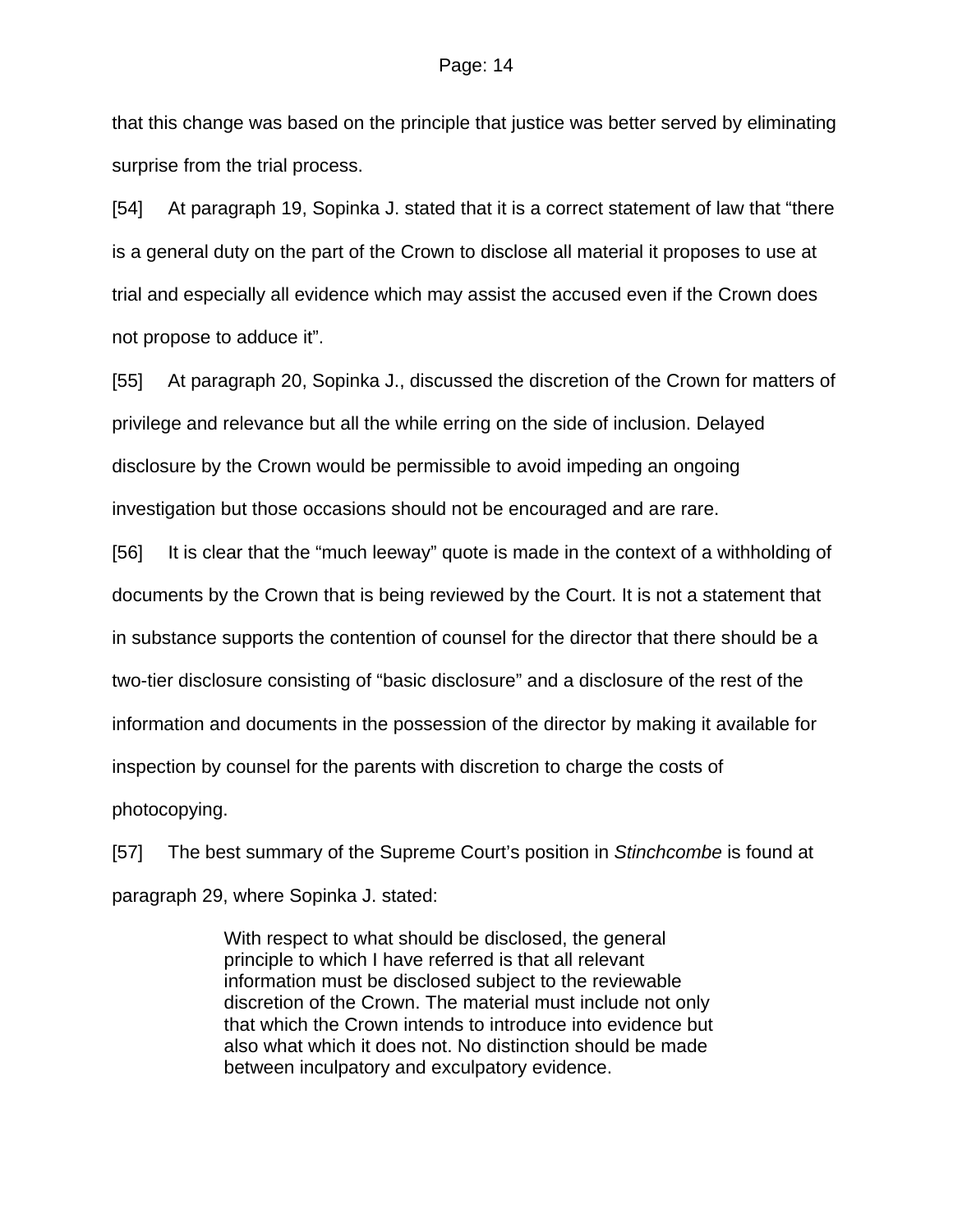[58] Other courts have not interpreted *Stinchcombe* as stating that all relevant materials must be produced in criminal matters. Some cases lend support to the two-tier concept of "basic disclosure" followed by inspection for the remainder.

[59] Criminal law principles are not, however, directly applicable to child protection proceedings. The *New Brunswick* case states that child protection cases are hard to characterize and probably contain elements of criminal, civil, family and administrative procedure (paragraph 78). My view is that they are more akin to civil proceedings as in family law than they are to the criminal context. In civil cases, as stated by Sopinka J., the concept of full disclosure of relevant documents, subject to claims for privilege, is well established. There is much to be said for the concept put forward at paragraph 52 by Biebly J. in *S.D.K.* that full production of relevant documents should be the general principle with the right of the director to apply where disclosure should be withheld or met by inspection.

[60] There is a further reason for applying civil rules of discovery rather than the criminal law context. The Crown in a criminal case is always subject to an order to stay proceedings if full disclosure has not been made. The discipline of a stay of proceedings is not appropriate in child protection proceedings where the best interests of the child must always prevail.

[61] Thus the order made by Barnett T.C.J. is consistent with full and complete discovery, subject to the director's discretion for claims of privilege and other matters listed in paragraph 2 of the order attached as Schedule A.

[62] Counsel for the director acknowledges that Crown counsel usually provide full disclosure by providing copies of all relevant documents and information. He submits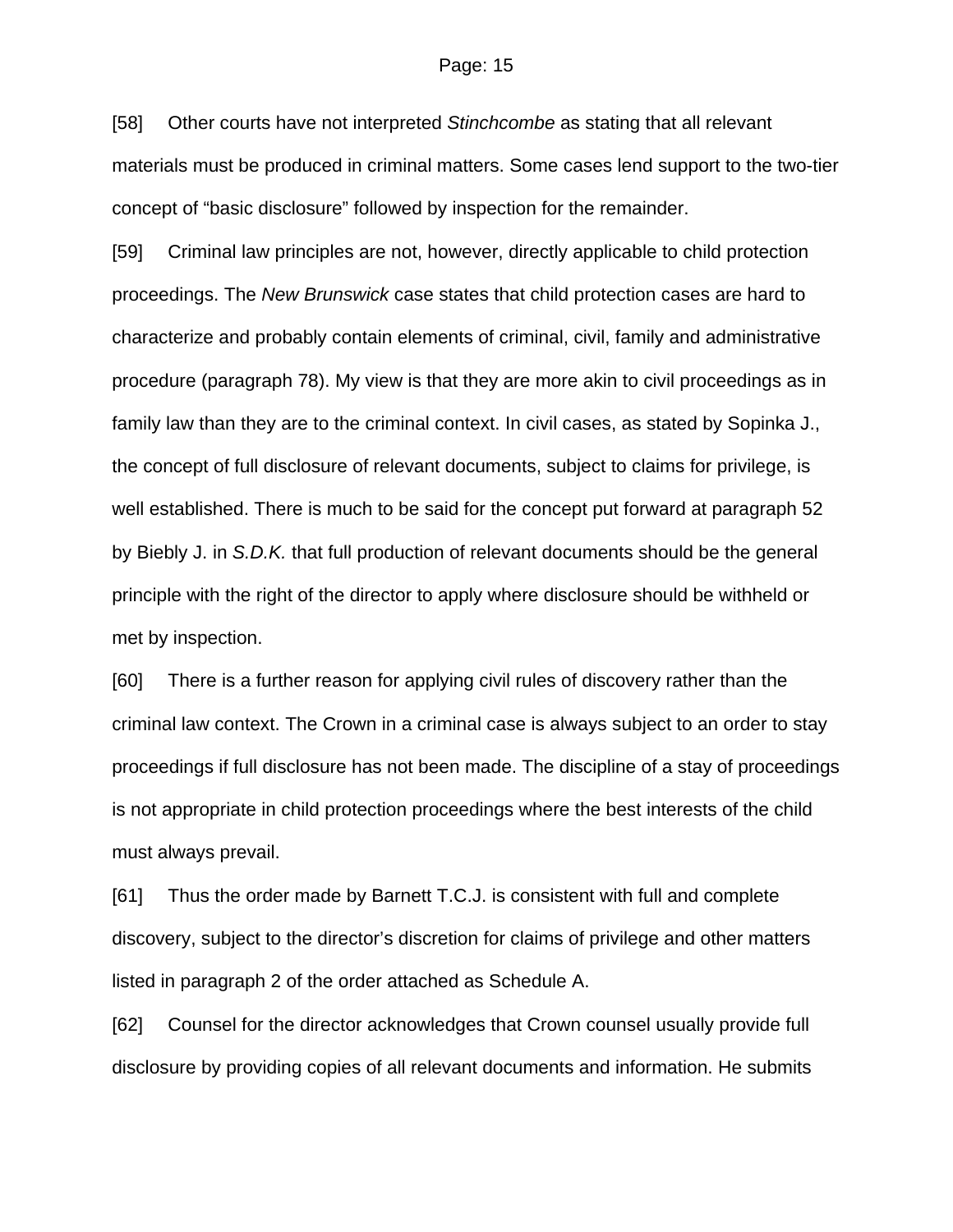that child protection cases are different in that there is a duty of care on the director to ensure that there is no accidental or unnecessary release of confidential information. While confidentiality is a serious concern, it is not a reason for denying the parents full disclosure to the files that contain information and allegations about them. I am satisfied that the trial judge has dealt with this issue in making provision for the director vetting the file for privilege claims and third party confidentiality. Indeed, the trial judge has gone much further by putting a term in the order that both counsel and parties are limited to using the disclosure in the child protection proceedings and requiring the return of the disclosure after the conclusion of the litigation.

[63] The director also raises the issue of expense. She states that potentially tens of thousands of pages would be required to be copied every year which "could impact the level of service we provide to families". I note that no dollar figure was placed on this expense. Nor was there a calculation of the expense associated with the costs of providing a room to inspect documents to provide a comparison. Although there was no evidence on the subject of inspection of files by self-represented litigants, I would expect this to be an ever greater burden on the director who might wish to monitor the inspection of the files.

[64] The trial judge correctly pointed out that the Supreme Court of Canada in *New Brunswick*, at paragraph 100, addressed the expense issue. The Court described the proposed budgetary savings of under \$100,000 by not providing legal aid to be "minimal" and not sufficient to deny the parents a fair hearing. This balancing, by way of analogy, is useful to apply to the statutory right of disclosure in the present case.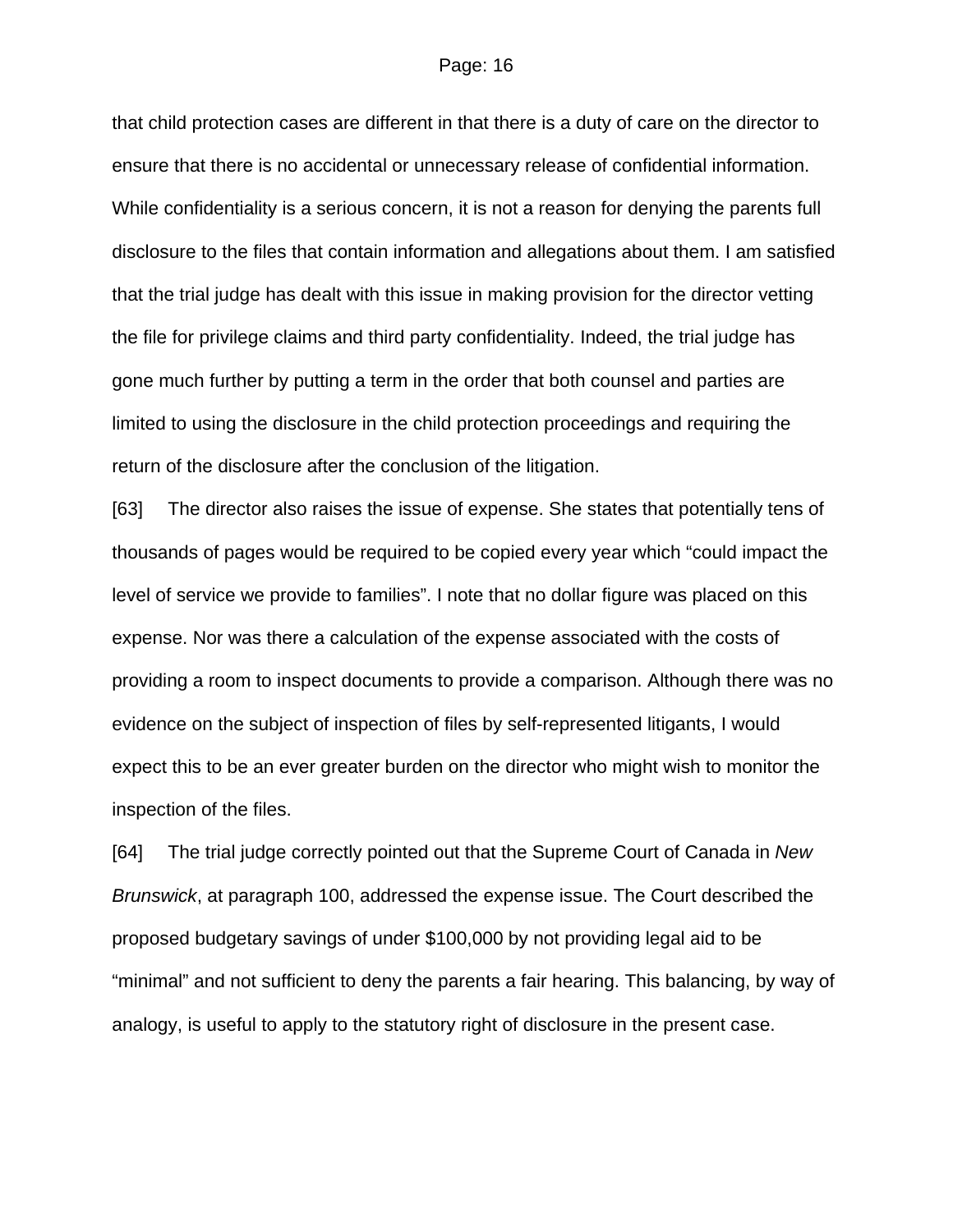[65] The *Children's Act* is quite explicit about whose interests are at stake in s. 1:

# **Best interests of child**

**1** This Act shall be construed and applied so that in matters arising under it the interests of the child affected by the proceeding shall be the paramount consideration, and if the rights or wishes of a parent or other person and the child conflict the best interests of the child shall prevail.

[66] The Supreme Court in *New Brunswick* stated that the interests at stake are of the highest order. Not only are parental rights at stake but the best interests of the child in the parent-child relationship are engaged (paragraph 76).

[67] I conclude that the *Children's Act* authorizes disclosure which is in the best

interests of the child and the parents. The expense of full and complete disclosure,

cannot trump the right of full disclosure to ensure a fair hearing for the parents.

[68] I also agree with Bielby J. in *S.D.K.*, at paragraph 52, that there may be cases

where the child's best interests, which are always paramount, require that certain

material or information not be disclosed to the parents for safety or other reasons.

However, that requires an application, on notice to the parents and the child advocate,

for an order permitting the disclosure to be withheld.

[69] As an aside, I have used the terminology of expense deliberately to distinguish it from the word "costs". Costs refers to the tariff items that can be assessed by a Court against one party and payable to another to defray or reduce the legal fees and disbursements of a successful party. The *Children's Act* specifically prohibits orders for costs. I raise this because counsel for the director submitted that the trial judge's ruling was, in effect, a costs order. That submission is not persuasive as orders for costs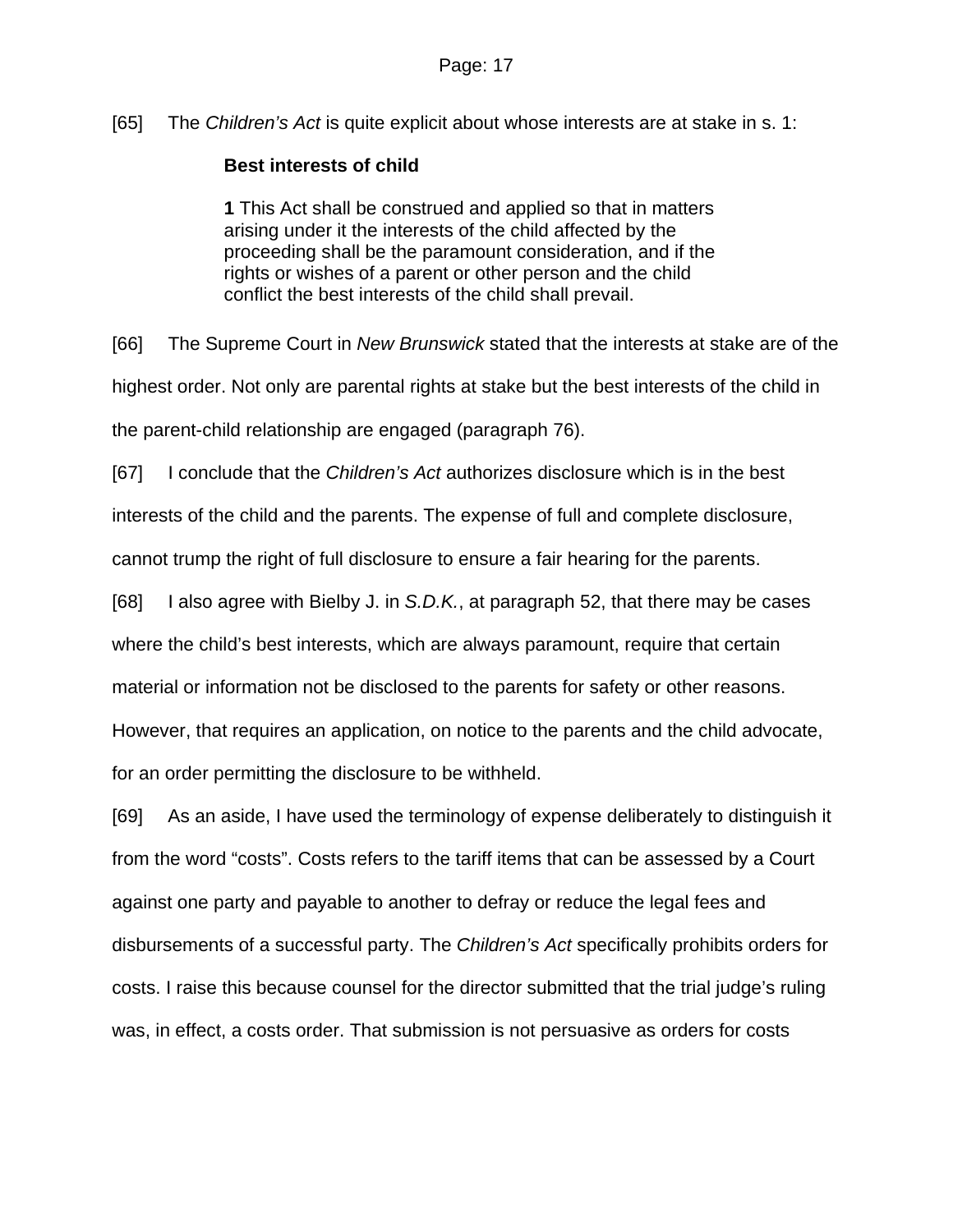involve an assessment of the merits of a particular application or proceedings, which is not what is at issue here.

[70] The director also indicates that every effort would be made to accommodate the inspection request of counsel for the parents by accommodating special time requests and so on. Unfortunately, this does not address the issue of inconvenience in not having all the documents at the office of counsel for the parents. Additionally, protection cases are very time sensitive and there would be delay in obtaining and paying for additional requests for photocopying.

[71] The wish of the director to retain discretion as to who will pay for the additional photocopying could also be an impediment to counsel for the parents or selfrepresented parents.

[72] The trial judge relied upon the principle articulated in the *New Brunswick* case that fairness of a hearing requires the opportunity to present one's case effectively (paragraph 73). The trial judge added: "But neither can a fair hearing be anticipated if procedural barriers make it unnecessarily difficult for parents' counsel to prepare his or her clients' case effectively" (paragraph 28).

[73] I take issue with Barnett T.C.J. in one respect. At paragraph 16 of his decision, he reviewed the effect of s. 76(1) of the *Territorial Court Act*, which states as follows:

### **Proceedings in territorial court**

**76**(1) Subject to this Act, the rules of practice and procedure followed in the Supreme Court shall, modified as suits the case, be followed in all actions and proceedings in the court.

[74] He concluded that the civil rules of the Supreme Court of the Yukon Territory do not "suit the case" for matters brought before the Territorial Court of Yukon pursuant to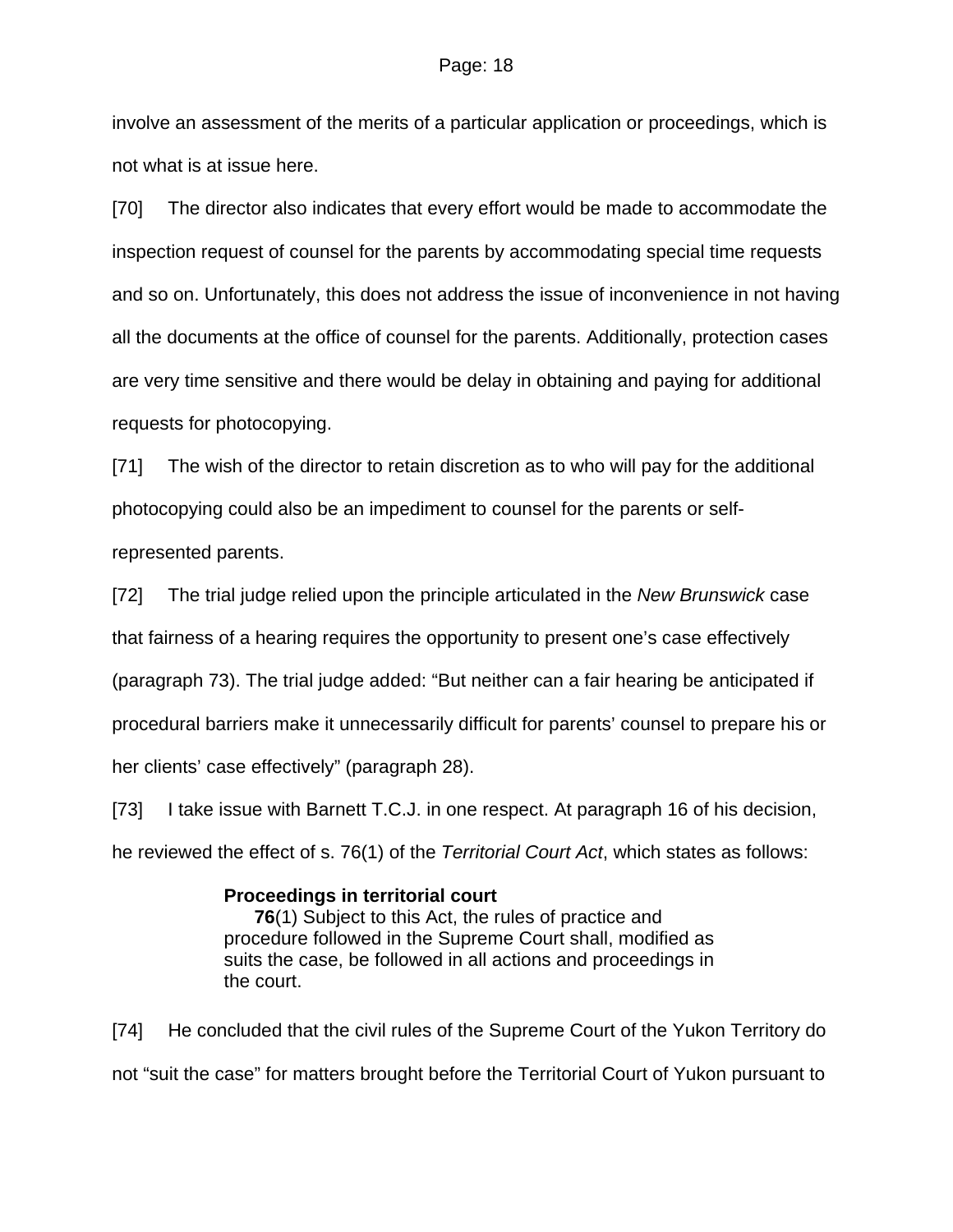the *Children's Act.* His rejection of Rule 26 was presumably based upon the requirement of Rule 26(9) which requires the party requesting copies of the documents of the other party to pay the cost of reproduction and delivery in advance.

[75] I do not agree that Rule 26 should be rejected entirely as opposed to modifying the Rule to fit the circumstances of child protection cases. The entire Rule 26 should apply to protection cases "modified as suits the case". I would modify Rule 26 to require the director to pay for the expense of copying and delivering the documents. I make the additional modification that the director is not required to prepare a list of documents except that the director is required to list the claims for privilege. In my view, the parents and the child advocate are entitled to know of the existence of the documents for which privilege is claimed. Having applied Rule 26 to child protection proceedings, counsel are at liberty to request a conference to raise any concerns that need to be addressed. I do not wish to change the terms of the order made by Barnett T.C.J. except to say that Rule 26 applies.

[76] The appeal is dismissed.

Veale J.

**\_\_\_\_\_\_\_\_\_\_\_\_\_\_\_\_\_\_\_\_\_\_\_\_\_\_\_**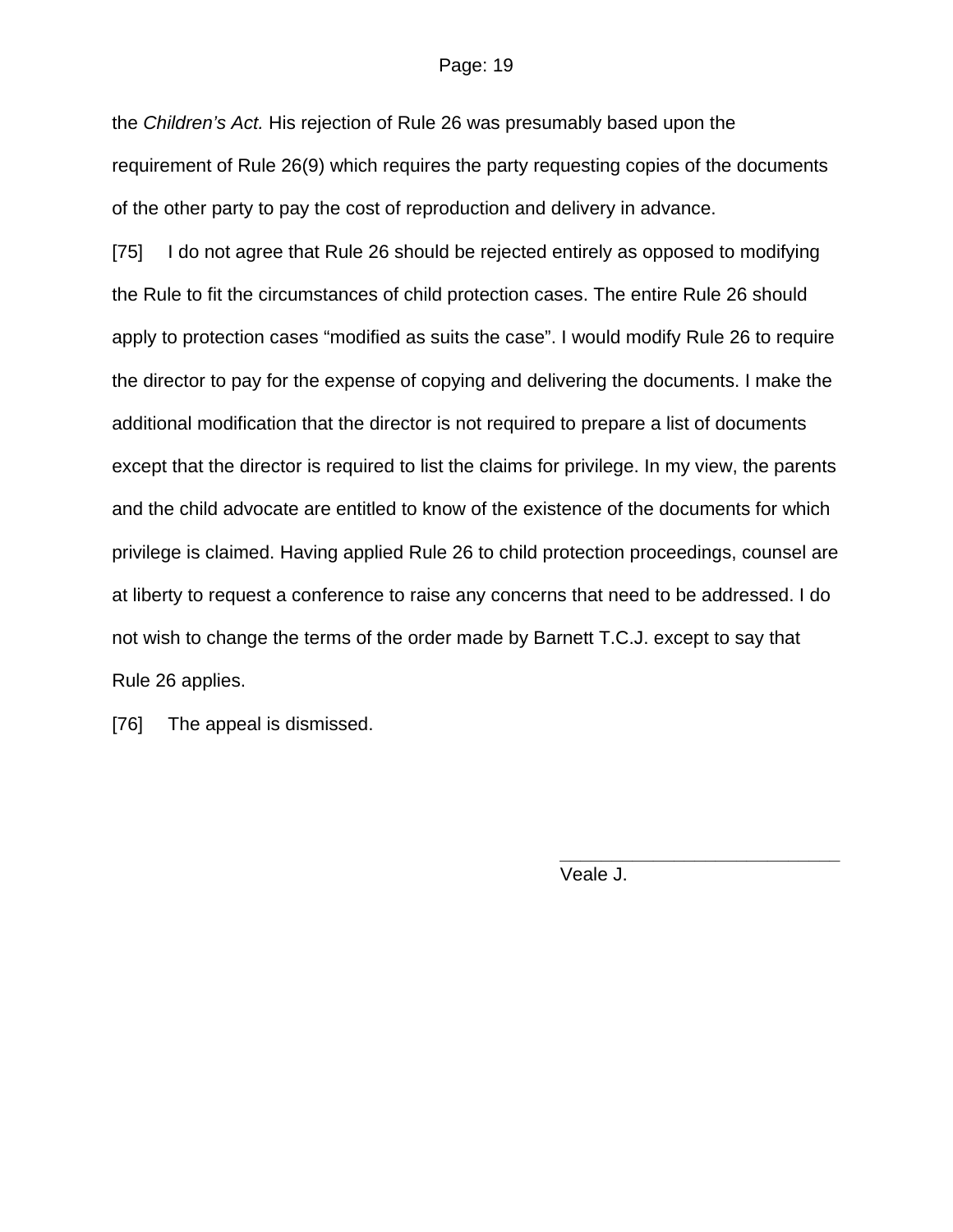### Schedule A

## **THIS COURT ORDERS THAT:**

- 1. The Director of Family and Children's Services shall copy and deliver to the Applicants and the child advocate, without cost, the following:
	- (a) the intended evidence of the Director including a list of witnesses the Director intends to call at the hearing of this matter;
	- (b) a summary of the evidence of those witnesses; and
	- (c) copies of all relevant documents in the possession of the Director that relate to the Applicant and the children, including:
		- (i) all running records or other review recordings,
		- (ii) medical notes and reports,
		- (iii) correspondence or reports of foster parents and any other caregivers,
		- (iv) social workers' notes and/or black book entries,
		- (v) printouts of all e-mail communications between Social Workers, Supervisors, and all agents of the Director;
		- (vi) any documents received from related bodies, and
		- (vii) any and all other information related (sic) the Applicant and the children that is in the Director's possession.
- 2. The release of such disclosure be subject to the following:
	- a) names and informants other than the parties or any information tending to disclose the identity of the informants shall be deleted;
	- b) information given to the Director by third parties in confidence on the basis that it would not be disclosed shall not be disclosed;
	- c) information with respect to which a claim of privilege is otherwise advanced such as documents prepared in contemplation of litigation or information subject to solicitor client privilege shall not be disclosed;
	- d) no information regarding any youth record shall be disclosed unless authorized by a Youth Court Judge;
	- e) no information relating to any person or child in care or former child in care not involved in this proceeding shall be disclosed where such disclosure will be unreasonable invasion of the personal privacy;